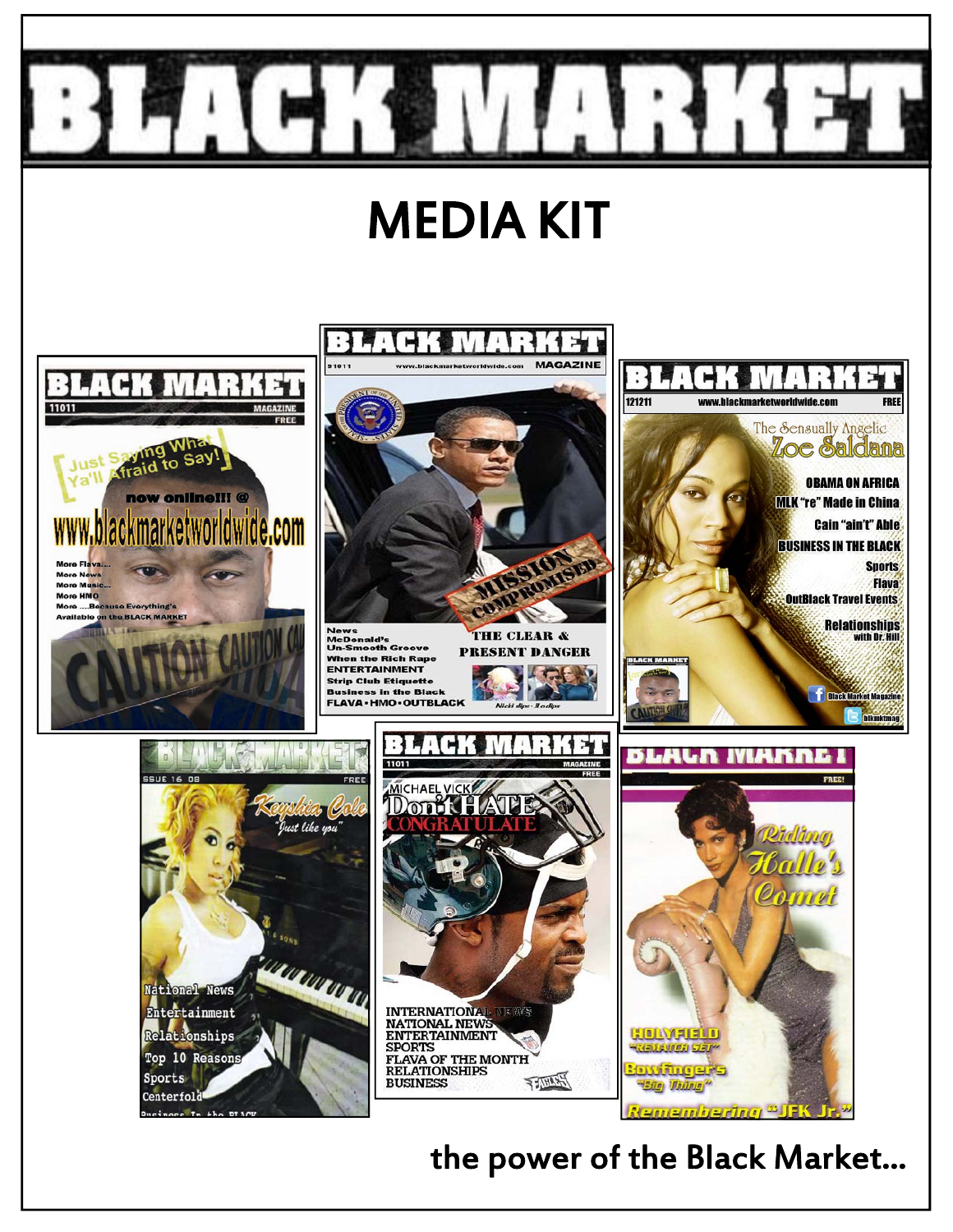41 million persons in America are classified as "BLACK". approximately 13.5% of the population.

 With an estimated annual spending of about 940 billion, there is clearly nothing illicit or illegal about this powerful market's impact on the economy. Statistics and surveys may vary

ne.def of De LET based on factors like geographic location, tradition, education, access to resources and services. But one thing that seems to be consistent across the board

 for all African Americans is that it is one market that is growing and making an impact at all levels. Reaching this market now has become a science within itself. And with that, the need for experts, scientists and professors in this field become inherently and distinctly needed to navigate the economics of "THE BLACK MARKET".

The def of BLACK

Black Market Magazine began as a low cost, marketing tool by Alan S Hill, to reach new and existing clients of his families small commercial printing company in the suburbs of Atlanta, Georgia. East Point Printing utilized its printing capabilities and devised a system of providing advertising to small business in a free publication containing entertainment, news and other articles of interest to the local community. The cost to advertise while receiving distribution in a free publication far outweighed the cost of taking on this service on a individual basis. The concept caught on with many clients, and eventually led to larger advertising clients and the need to hire staff. Alan's concept and mission has always been to provide news and much needed information on an "edutainment" level, the combination of education and entertainment through the views and creativity of writers artists and regular people that felt many media outlets do not adequately represent them. Fifteen years, ten cities, and countless readers later. Black Market Magazine is still publishing, printing, marketing and serving not only major markets but thriving in markets that have been generally underserved by mainstream publications and media.

Black Market Magazine's concept of providing thought provoking, controversial, creative, real talk, read between the lines, sometimes sarcastic but always on point, in a quick and easy to read format. Has taken readers of all types to another level in some way. Every issue contains:

### National & International News - Cover Story - Entertainment - Reasons (Top TEN) Centerfold - Business in the Black - Marketplace Tech - HMO (helping the medically oppressed) Sports - Relationships - OutBlack Travel & Events

Black Market Magazine maintains the ability to develop theme issues based on current events, provide marketing strategies and special event participation on short notice while taking advantage of resources and contacts developed over time. This flexability allows advertisers and clients a unique opportunity to capatilize on quickly changing and evolving market trends due partly to an ever increasing technically advanced social media network and upwardly mobile society. Bottom line is we can produce results!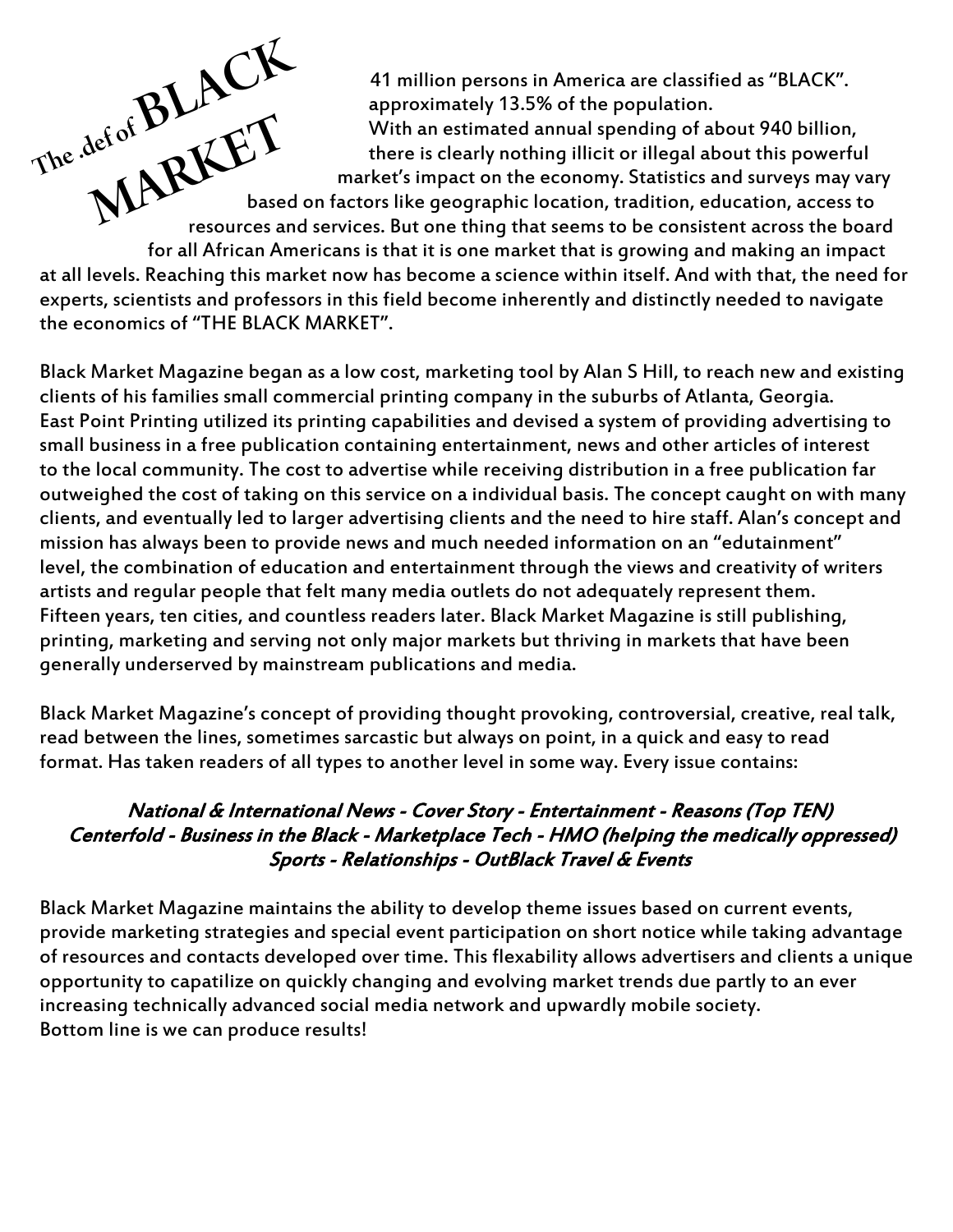## DEMOGRAPHICS

Black Market Magazine is primarily urban, with an International appeal with content that intrigues, and intellectually stimulates on a conscious, controversial and thought provoking level. While overall the top spending companies that target African-Americans reflect categories that include personal care, cosmetics, media, and automotive. Black Market Magazine's approach is to provide a comprehensive grass roots approach, to commanding a market share in underserved markets. Whereas providing an effective, economical and efficient vehicle for readers and advertisers alike. Providing adverting at a local and tangible level for everyday products, e.g. car wash, barber shops, beauty-salons, check cashing, mom's & pop's restaurants and establishments, clothing boutiques, and record stores, clubs, festivals and local community events. Black Market Magazine fills the gap between the major and the minors, with a big league feel. Engaging and timely content directed towards a diverse community with specific dynamics. Hence, we touch all segments of the African-American community, age, income, education, marital status and gender. THE DETAILS



### CIRCULATION & DISTRIBUTION

Outside Atlanta - Macon, Savannah, & Augusta Chattanooga, Tennessee Western Massachusetts – Springfield, & Hartford Connecticut Greensville, South Carolina **Canadica** Orlando, Florida Norfolk / Va. Beach Las Vegas, Nevada - select locations in Southern California Caribbean select locations in Jamaica & Bahamas International select locations in Liberia, Ghana, South Africa, Nigeria, London, Japan and Germany A special mailing to media outlets, celebrities, politicians, marketing firms, record labels, ect.

The Power of Free has never been more evident during the last few years because of the turndown in the economy and the need to watch spending. The ability to deliver a free publication with more informative content and less advertising based content of no particular is a hallmark of Black Market's commitment to the community!

Black Market Magazine delivers quantities between 3,000 and 12,500 per market, supported with street team and radio on a as needed basis. Average number of printed publications is 75,000. Black Market Magazine has one of the highest averages for street life of most free publications. Ultimately resulting in benefits beyond expectation in comparison to the financial investment.